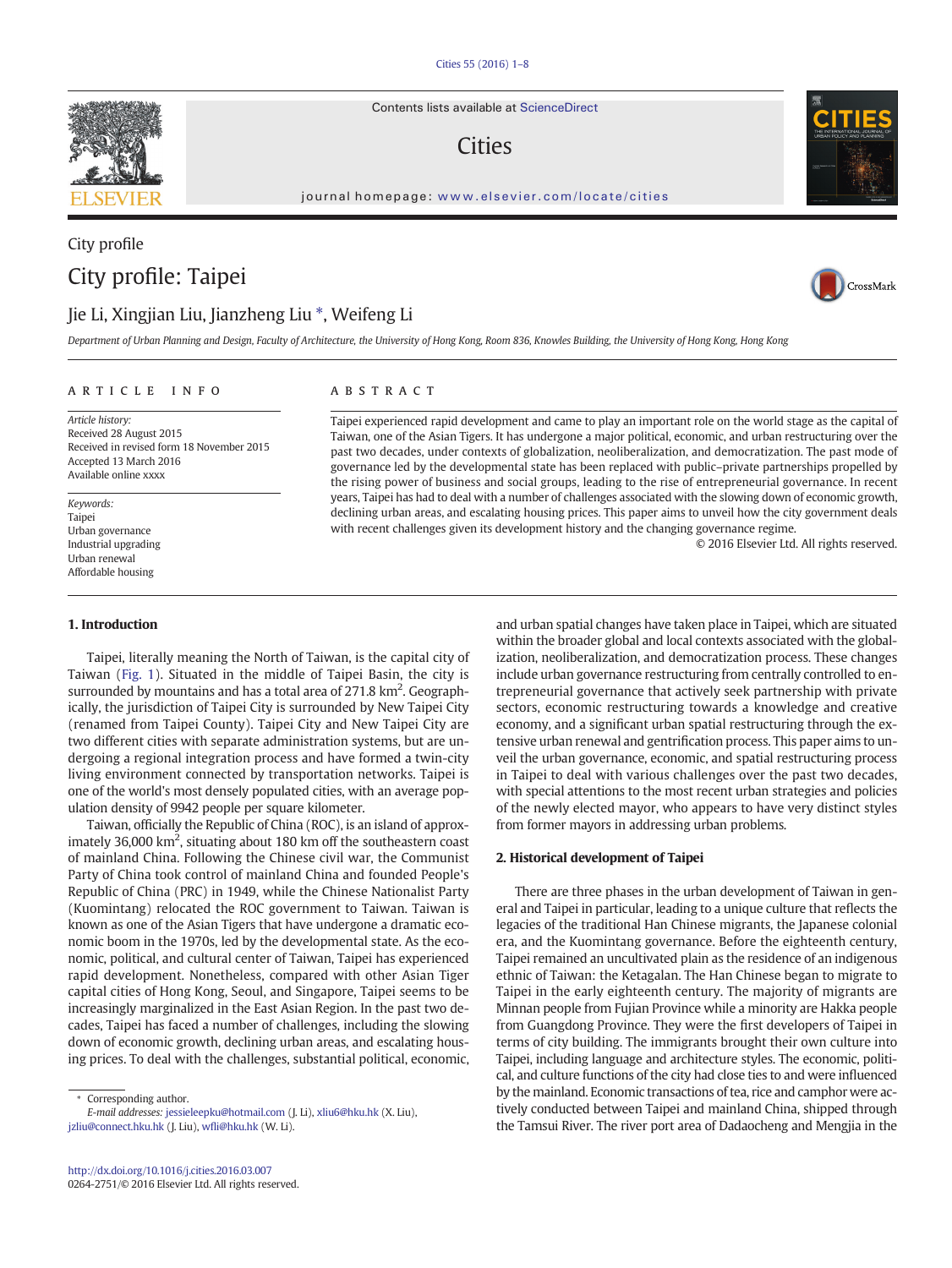<span id="page-1-0"></span>

Fig. 1. Location of Taipei City within Taiwan.

Western part of Taipei became the commercial center ([Chou, 2005\)](#page-6-0). The history of the formal development of Taipei City dates back to 1875, when the Taipei Prefecture established by the Qing Dynasty, and Taipei became a provincial capital at the periphery of the Qing Dynasty. It was also during this period that the first 'walled' city of Taipei was built near Mengjia and designated as the administrative center. The Western area later became the heart of the city.

The second phase of urban development began when Taiwan became a colony of Japan in 1895. The Japanese chose Taipei as the capital and set the Governor-General's Office there, which made Taipei the political, economic, and cultural center of Taiwan. During the Japanese-occupied era from 1895 to 1945, the economy was a typical colonial economy. Natural resources were exported to support the development of Japan. Because Taiwan was Japan's first colony, the Japanese were determined to build it as a showcase to demonstrate their governing capacity to the world. A modern planning framework was introduced into Taiwan by the Japanese colonial government and laid the groundwork for city planning in Taipei ([Huang, 2005\)](#page-7-0). The city of Taipei was expanded to the east, south, and north, with improved urban infrastructure. The Japanese demolished the Taipei city wall, built roads, expanded streets, and improved drainage in Taipei City. The commercial functions were still concentrated in the western areas and a new CBD was built in 1914 in the West Gate area (Ximending) [\(Chou, 2005\)](#page-6-0). Many office buildings, public spaces, and transport systems in present Taipei are Japanese colonial legacies, including the current Presidential Office Building that was built as the Governor-General's Office in 1919.

After Taiwan's retrocession to China in 1945, Taiwan was designated as a province, and Taipei a provincial municipality. Following the defeat by the Communist Party, the Kuomintang (KMT) government relocated to Taiwan in 1949 and designated Taipei as the "provisional capital at wartime". Taipei experienced a dramatic population explosion, as

around one million Chinese mainlanders fled to Taiwan with the KMT government, including the soldiers of the Nationalist Chinese Army, government employees, and their dependents. In 1967, Taipei was elevated to the status of special municipality, directly controlled by the Executive Yuan, and became the de facto capital city. The KMT Government soon imprinted the urban landscape of the capital city with their own Chinese nationalist ideology, as the government intended to use the urban form to legitimize its governance ([Liu,](#page-7-0) [2013\)](#page-7-0). In cultural terms, the new administration tried to eliminate the Japanese colonial culture and redirect the national identity towards the KMT's version of Chinese tradition, that is, the Chinese nationalism culture established by Sun Yat-Sen ([Leitner & Kang, 1999\)](#page-7-0). Such ideology was manifested in urban landscapes: new public buildings were constructed in traditional Chinese architectural style, while existing streets, public squares and buildings were renamed after nationalist terms, KMT figures, or places of the Chinese mainland [\(Leitner & Kang, 1999; Liu,](#page-7-0) [2013\)](#page-7-0). Many symbolic buildings and landmarks, such as the National Dr. Sun Yat-sen Memorial Hall, in memory of the national founding father Sun Yat-Sen, were planned and constructed during the 1960s and 1970s [\(Fig. 2](#page-2-0)). In this period, Taipei experienced rapid economic development and urbanization. It was engaged in global economic restructuring and experienced the impact of western culture, particularly the U.S. culture. By this time Taipei had become a diversified international city with unique urban qualities. Its history has left a lasting imprint on its urban landscapes and cultural life.

#### 3. Restructuring of urban governance: democratization, neoliberalization, and public participation

Urban governance in Taipei has restructured from a centrally controlled to an autonomous local state through a democratization process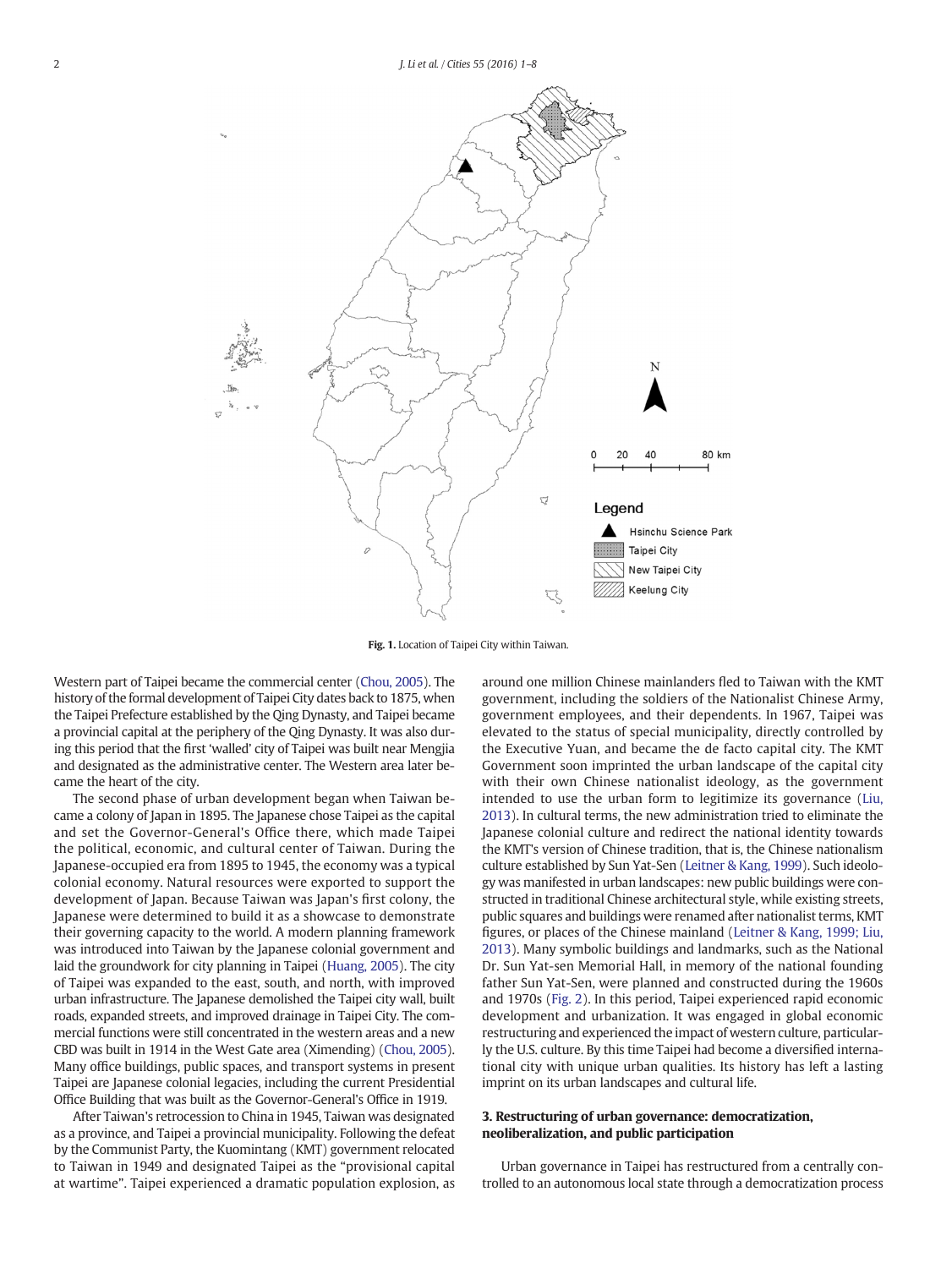<span id="page-2-0"></span>

Fig. 2. The National Dr. Sun Yat-sen Memorial Hall.

that fought its way during the 1980s and 1990s. Until the mid-1980s, Taiwan was under an authoritarian one-party rule that the central state played a dominant role over the local state in the planning and development of Taipei. The mayor was appointed and supervised directly by the central state and the local state has very limited autonomy. During the authoritative years, the party-state government officials developed close ties with private sector business leaders through numerous state-sponsored industrial associations, presenting a complex web of clientelistic relationships ([Ng, 1999](#page-7-0)). However, since the mid-1980s, the authoritarian central state has confronted many crises from both the global and the local level. Globally, as Taiwan increasingly participated in the global economy, intense global economic competition called for liberalization and internationalization. Domestically, with thirty years of rapid development, a new rising middle class demands political participation and institutional reforms. The formation of the opposition Democratic Progressive Party (DPP) in 1986 marked the beginning of a democratic transition. Against such background, the city of Taipei became a legal person under the "Self-Governance Act for Executive Yuan-governed Municipalities" in 1994, and the mayoral election was restored after nearly 30 years of suspension. Chen Shui-bian, a member of DPP, won the first 1994 mayor election and took office as mayor of Taipei.

Since democratization, Taipei's urban governance has been reshaped by intergovernmental relations, public private relations, and citizen participation. The city's development is strongly influenced by vertical intergovernmental relations between the central state and local state, as the central government can exert direct influence on Taipei through budget allocation as well as other resources it controls. In the 1990s, the central government played an enabling role to support the city's strategic planning and development, but the situation changed after 2000 because of party politics ([Wang, 2006\)](#page-7-0). From 2000 to 2008, the central government was ruled by President Chen Shui-bian from DPP while the Mayor of Taipei, Ma Ying-Jeou, was from the opposition KMT party. Because of the political conflicts, the central government intentionally suppressed the development of Taipei by cutting its budgets and devoting national resources to the South of Taiwan where DPP voters concentrated, resulting in the weakening of city competitiveness [\(Wang, 2004](#page-7-0)). This situation has been improved since 2008 when Ma Ying-Jeou took presidency and the former Mayor of Taipei, Hau Lung-bin, who took office in 2006 was also from the KMT. However, the incumbent Mayor Koh Wun-che was elected in 2014 as an independent candidate. With Tsai Ing-wen from DPP won the 2016 presidential

election, it remains to see the future development of Taipei under a new political sphere.

Globalization and democratization on both the global and the local scale led to the transformation of public private relations, characterized by the roll back of the state in welfare provision and the roll out of neoliberal urban policies to seek partnerships with private sectors, which is similar to the transformation from managerial urban government to entrepreneurial urban governance in the West [\(Hall & Hubbard, 1998;](#page-6-0) [Harvey, 1989](#page-6-0)). Before the 1990s, urban policies under the developmental state mainly aimed at serving the needs of a low-cost route to economic development, catering to its export-oriented economy [\(Wang,](#page-7-0) [2004](#page-7-0)). Influenced by the neoliberal ideology in the West, the desire to foster local growth on one hand, and election politics that need to seek support from business groups on the other, has propelled the government to relax formerly restricted measures to create a business friendly environment and encourage investment. These include a major expansion and improvement of urban infrastructure, releasing state-owned land for massive construction projects, financial reforms to liberalize interest rates, exchange rates, and deregulation of the financial system ([Wang, 2004](#page-7-0)). Increasingly, votes and financial support of key local politicians and businesspeople became crucial to local policy making and implementation, as the state's control over policy outcomes was diminished ([Hsu, 2011; Ng, 1999](#page-6-0)). This realignment of public private relations has significant implications on the large-scale privateled urban renewal projects, to be discussed later.

The democratization process also led to the rise of the civil society as voters started to exert their influence on public affairs with their rising political power. During the authoritarian era, people's participation in public affairs such as city planning was impossible because the decision-making process was highly centralized and excluded the general public. With democratization, citizens began to take collective actions to demand institutional access to decision-making process, which put tremendous pressure on governments at all levels as they can no longer afford ignoring community demands in the era of electoral competition. In the realm of urban planning and development, community residents are particularly keen to preserve social bonds, place-specific identity, and environmental quality by demanding a voice in community planning and fighting against unwanted development projects [\(Hsiao & Liu, 2004\)](#page-6-0). Social movements and protests propelled government to provide resources and opportunities for citizen participation. Gradually, participatory planning was institutionalized into the urban planning framework, which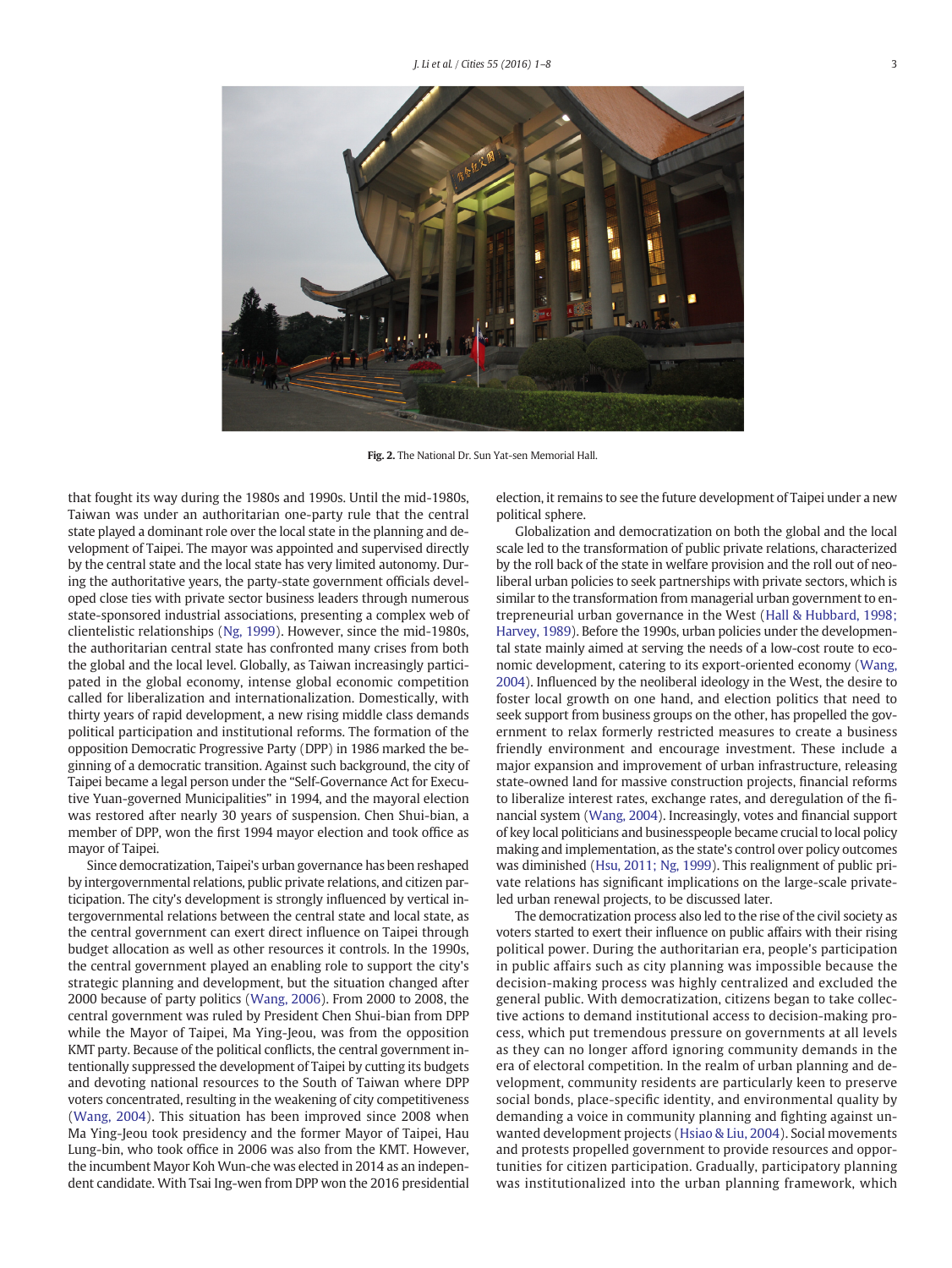significantly changed local planning culture ([Huang, 2005](#page-7-0)). New mechanism of a "community planner system" was introduced to assist local residents in participatory planning by the government, through which community planners work for the local communities and bridge the gap between the government and city residents in improving public space. NGOs were formed to help urban residents fight for their rights to the city and solve community problems, the most famous being the Organization of Urban Re-s (OURs), formed by socially oriented professionals from architecture, urban planning and other fields. Professionals working in NGOs have played key roles in community planning in Taipei, especially in saving communities, the environment and heritage [\(Ng, 2014\)](#page-7-0). However, participatory planning is unequal to different social groups as the middleclass communities are in a better position with more bargaining power and better knowledge compared with the poor communities ([Hsiao & Liu, 2004; Huang, 2005](#page-6-0)). Furthermore, it mainly focuses on neighborhood-level planning, while has minor significance in issues at the city planning and strategic planning level [\(Huang, 2005;](#page-7-0) [Wang, 2006](#page-7-0)).

#### 4. Restructuring of economy: from manufacturing to high-tech to creative industries

The biggest event of economic development in Taiwan was industrialization in the 1960s, when the Island joined the global economy by embarking on low-tech and labor intensive manufacturing and assembly work with its cheap labor pool. Taipei served as the national node and the major economic center for the export-led economy, connecting Taiwan to the world market through its dominant role in the service sector [\(Wang, 2004](#page-7-0)). At the beginning of the 1980s, an acute shortage of cheap labor and land, together with the competition from rising Southeast Asian industrializing countries and mainland China, propelled an industrial upgrading process in Taiwan. The information technology industries grew rapidly, and in particular, semiconductor manufacturing has occupied a pivotal position in the global market. For Taipei, the economy evolved in two ways: one was upgrading from labor-intensive manufacturing to technology-intensive industries such as personal computer and integrated circuit industries; the other was a rapid growth of producer services [\(Ching, 2005; Hsu, 2005](#page-6-0)). Currently the city's industrial structure, as shown in Table 1, consists largely of tertiary industries as more than eighty percent of the workforce is employed in this sector, showing that it is undoubtedly service oriented. Manufacturing industries have been steadily declining in the city as its share of annual gross output value has decreased from 62% in 1971 to 36% in 2011, and the share of employment decreased from 42% to 15%. The finance, insurance, real estate and business service sectors gained substantial growth in the 1980s, making Taipei the core of the producer service in Taiwan [\(Ching, 2005](#page-6-0)). Finance and insurance has become the second largest sector in providing jobs and contributing to

Table 1

Taipei's industrial structure (2011).

Source: Industrial and Commercial Census Data (2011), Executive Yuan (in Chinese).

output value. However, compared with other regional global cities such as Hong Kong or Singapore, the producer service sector has not been developing fast or become predominant in the economy. Producer services in Taipei are more oriented to the local market rather than to serve the Asian-Pacific regional or global market ([Wang, 2004\)](#page-7-0).

The successful industrial upgrading was attributed partly to the establishment of Hsinchu Science Park (HSP) in 1980. Straddling the city and county of Hsinchu, it was located 70 km from Taipei and occupied an area of 6.5  $km^2$  (see [Fig. 1](#page-1-0) for the location of HSP) [\(Hsinchu Science](#page-6-0) [Park, 2015](#page-6-0)). As the first science park in Taiwan, it aimed to build a high-tech industrial base that would attract high-tech professionals with a quality environment for working, living, and R&D activities. The park played a significant role in cultivating a high-technology city region in the global market and promoting the high-tech industry explosion in Taiwan. Currently, it mainly houses semiconductor and optoelectronics ventures, accommodating more than 520 tenant companies with over 150,000 employees [\(Hsinchu Science Park, 2015\)](#page-6-0). Since the 2000s, the HSP has led the Hsinchu-Taipei region to become an interface region that connects the technology hub in Silicon Valley to China's market, linking global flows of technology and capital ([Hsu, 2005](#page-7-0)). Top-down state intervention in strategic promotion, such as granting preferential policies and establishing the Electronic Research Service Organization (ERSO) for technology transfer, was critical to the development of HSP and the high-technology industries it hosted ([Hsu,](#page-6-0) [2011\)](#page-6-0).

After the Asian financial crisis in 1997, the economic growth rate in Taiwan slowed down and became negative in 2001, while the unemployment rate rose to a historical high point (unemployment rate increased from 2.6% to 4.6% during 1998 to 2002). To upgrade Taipei's status within the global high-tech commodity chain and boost the city's economy, since the 2000s, the central government and the city government have been promoting the development of high-tech industries by establishing high-tech parks within Taipei. The creation of the "Taipei Technology Corridor" is thus at the core of local government agenda. The government planned the 20-kilometer high-tech industry belt, extending from Nangang Software Park (NGSP) in the east, through the industrial districts along the Keelung River, to Neihu Technology Park (NHTP), and the Beitou Shilin Technology Park (BSTP) (see [Fig. 3](#page-4-0) for their locations). This technology corridor is expected to create efficient industrial clusters and strongly enhance the high-tech industrial development of Taipei City, in order to reposition Taipei in the international division of labor and the world–city system [\(Wang, 2006\)](#page-7-0).

The industrial data of NHTP and NGSP is shown in [Table 2](#page-4-0) and [Table 3](#page-5-0). In NHTP, the tertiary sector was in the dominant position in 2014 as it contributed to 66% jobs and 58% annual revenues. Retail and wholesale, finance and insurance, information and communication, were the major subsectors of the tertiary sector that contributed most to employments and annual revenues. However, the importance of

|                                                 | Registered firms |            | Employees |            | Annual output value |            |
|-------------------------------------------------|------------------|------------|-----------|------------|---------------------|------------|
|                                                 | Number           | Percentage | Number    | Percentage | NT million          | Percentage |
| Total                                           | 186,447          | 100        | 2,223,006 | 100        | 10.636.634          | 100        |
| Manufacturing                                   | 7704             | 4          | 335.744   | 15         | 3.819.716           | 36         |
| Construction                                    | 7898             |            | 89.182    |            | 402.969             |            |
| Retail and wholesale                            | 83.955           | 45         | 598.987   | 27         | 1.387.401           | 13         |
| Transport and storage                           | 15.436           | 8          | 142.468   | 6          | 661.261             | 6          |
| Hotel and catering                              | 14.794           | 8          | 132.230   | h          | 199,382             |            |
| Information and communication                   | 6170             |            | 134.539   | 6          | 695.073             | 6          |
| Finance and insurance                           | 6367             |            | 332.571   | 15         | 2.100.677           | 20         |
| Real estate                                     | 5472             |            | 44.033    |            | 234.006             |            |
| Professional, scientific, and technical service | 14.761           | 8          | 100.019   |            | 287.396             |            |
| Art and recreational service                    | 2559             |            | 20.114    |            | 31.754              | 0.3        |
| Other                                           | 21.331           | 12         | 293.119   | 14         | 816.999             | 7.7        |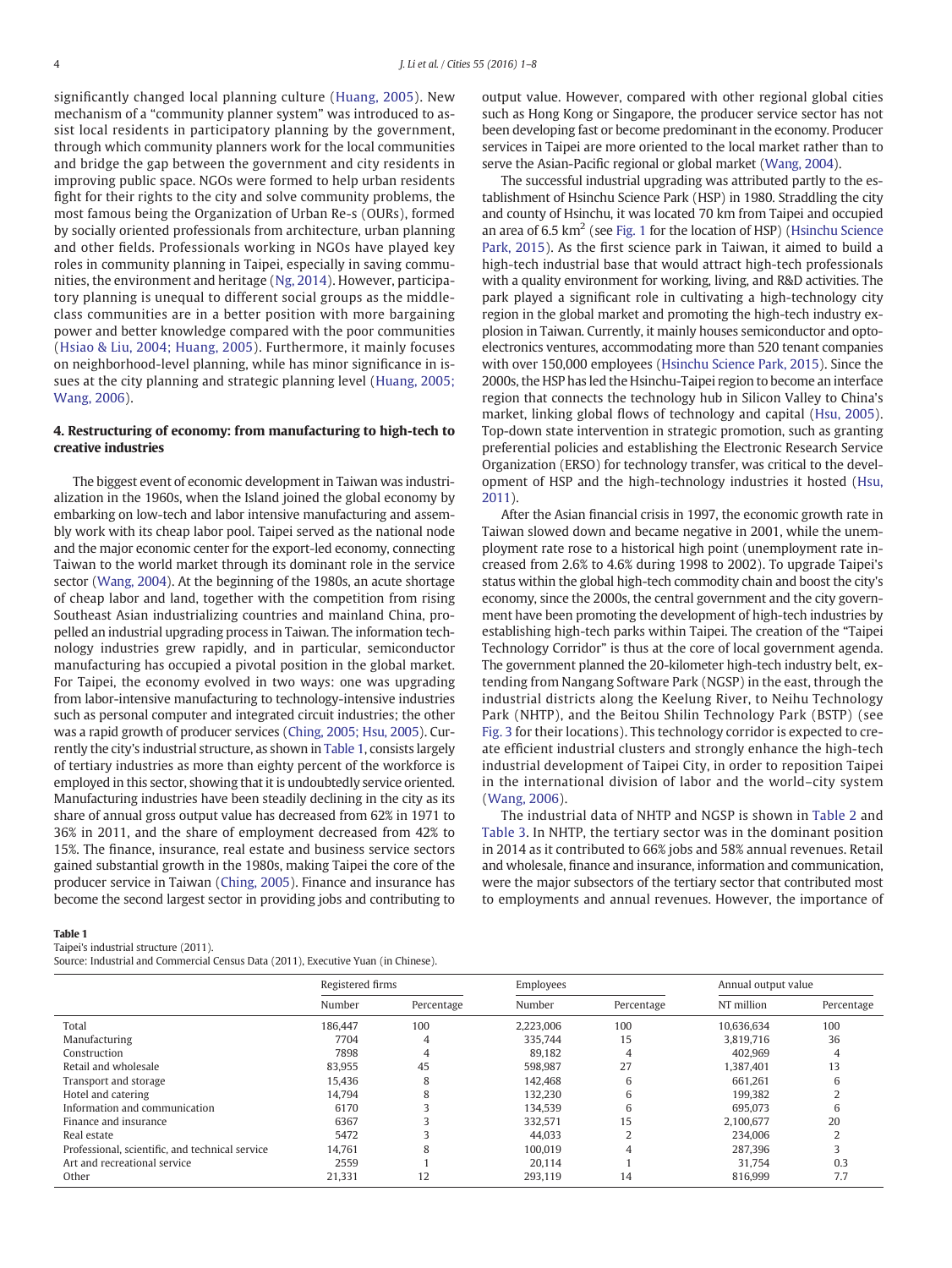<span id="page-4-0"></span>

Fig. 3. Locations of technology parks, creative parks, and CBDs in Taipei City.

the manufacturing sector cannot be neglected as it contributed to 32% jobs and 41% annual revenues, ranking first among all subsectors. The scale of the NGSP is much smaller compared with NHTP in terms of number of firms, employees, and annual revenues. It shows a similar pattern in the dominance of the tertiary sector. Nonetheless, the information and communication sector and the professional, scientific and technical sector are more significant in NGSP, showing that it is more specifically oriented to the high-tech industries. The Neihu and Nangang parks have made a significant contribution to Taipei's economy. They have successfully attracted over 4000 enterprises and provided more than 160,000 jobs, with revenues exceeding NT\$4 trillion (US\$122.7 billion) by 2013, accounting for 20% of total industrial revenue in Taiwan ([Taipei City Yearbook, 2014\)](#page-7-0).

Taipei was hit again by the financial crisis in 2008 and unemployment rate rose to 5.8% in 2009. To cultivate new economic strengths for the city, the most recent economic development strategy is to promote a knowledge-based economy by developing a creative city. Cultural strategies and creativity have been widely employed in the

West as a new driving force of economic growth, by which postindustrial entrepreneurial cities seek to enhance their competitive position [\(Miles & Paddison, 2005\)](#page-7-0). As Taipei aspires to build a creative city with a "creative atmosphere", the city government has made an effort to learn from Western developed countries. In particular, they even invited Charles Landry, author of The Creative City: A Toolkit for Urban Innovators, to visit Taipei and make recommendations on setting up creative platforms in order to keep creative talents [\(Taipei City Yearbook,](#page-7-0) [2013, 2014\)](#page-7-0). Holding world-renowned cultural and creative related events is another effort to put the city on the global creative map. The International Flora Expo held in 2010 and the Taipei World Design Expo held in 2011 have successfully attracted large amount of international visitors and increased the city's global visibility. Creative spaces, such as "cultural and creative neighborhoods" and "creative industrial clusters", have been materialized through urban renewal projects. Cultural and creative industrial zones are developed in obsolete industrial lands as the key arena to cultivate and inspire creativity. Examples include the development of Huashan 1914 and Songshan Cultural and

#### Table 2

Industrial data of Neihu Technology Park (2014).

Source: Survey of Taipei Technology Parks (2014), Department of Economic Development, Taipei Municipal Government (in Chinese).

|                                                 | No. of firms |                | Employees |                | Annual revenues      |                |
|-------------------------------------------------|--------------|----------------|-----------|----------------|----------------------|----------------|
|                                                 | Number       | Percent<br>(%) | Persons   | Percent<br>(%) | <b>NT</b><br>million | Percent<br>(%) |
| Total                                           | 4420         | 100            | 136,269   | 100            | 3,954,412            | 100            |
| Secondary sector                                | 765          | 17             | 46.122    | 34             | 1.671.441            | 42             |
| Manufacturing                                   | 624          | 14             | 43,305    | 32             | 1,605,626            | 41             |
| Other                                           | 141          |                | 2817      |                | 65,815               |                |
| Tertiary sector                                 | 3655         | 83             | 90,147    | 66             | 2.282.971            | 58             |
| Retail and wholesale                            | 1743         | 39             | 40,654    | 30             | 1,180,377            | 30             |
| Transport and storage                           | 154          |                | 5164      | 4              | 30.216               | 0.8            |
| Hotel and catering                              | 90           |                | 2043      | 1.5            | 50,514               | 1.2            |
| Information and communication                   | 434          | 10             | 19,230    | 14             | 124,624              |                |
| Finance and insurance                           | 477          | 11             | 6336      |                | 786,421              | 20             |
| Real estate                                     | 213          |                | 1551      |                | 20.495               | 0.5            |
| Professional, scientific, and technical service | 332          |                | 10,178    | 7.5            | 48,562               |                |
| Other                                           | 212          | 6              | 4991      | 3              | 41,762               | 1.5            |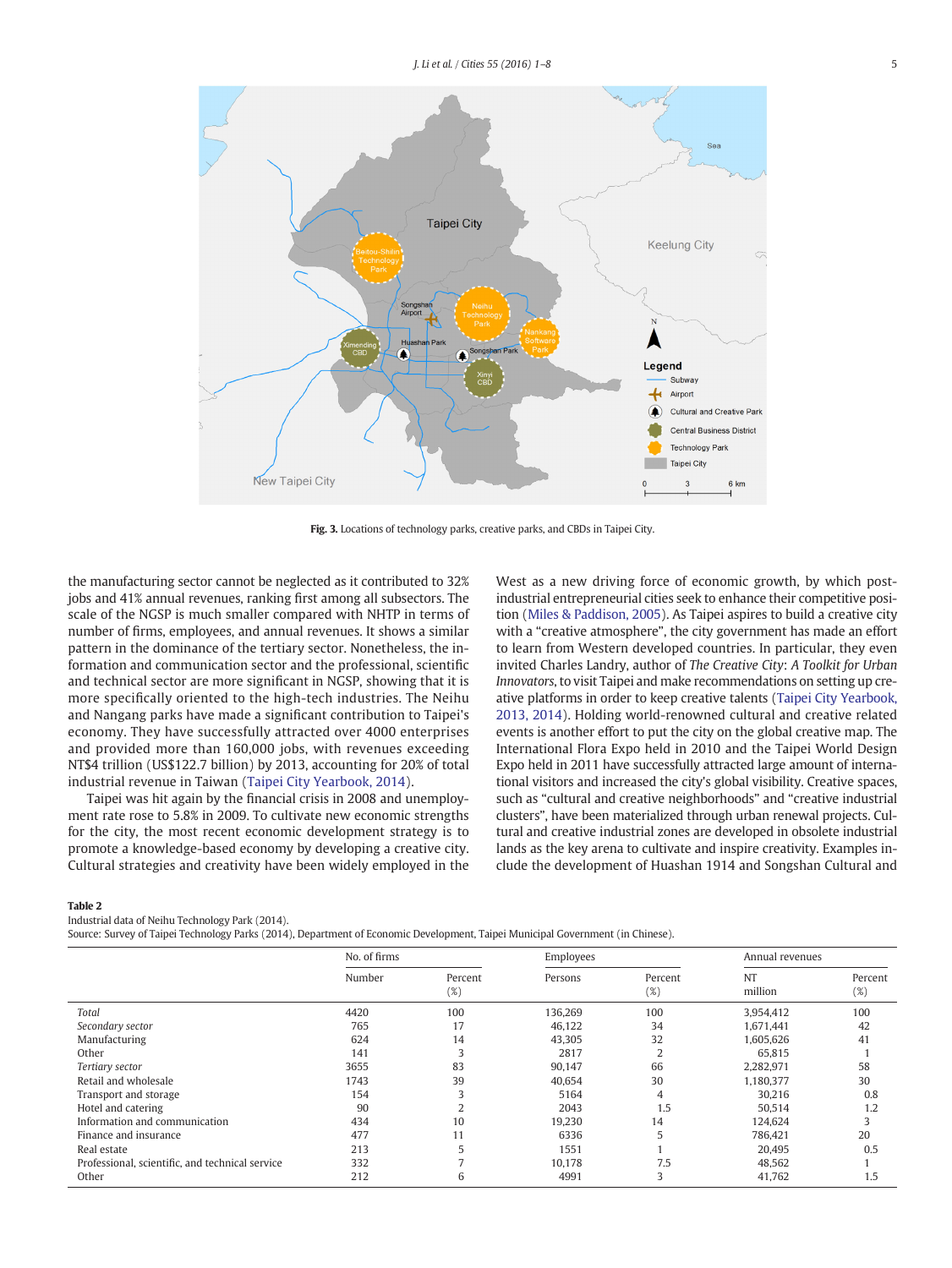#### <span id="page-5-0"></span>Table 3

Industrial data of Nangang Software Park (2014).

Source: Survey of Taipei Technology Parks (2014), Department of Economic Development, Taipei Municipal Government (in Chinese).

|                                                 | No. of firms   |                | Employees |                | Annual revenues |                   |
|-------------------------------------------------|----------------|----------------|-----------|----------------|-----------------|-------------------|
|                                                 | Number         | Percent<br>(%) | Persons   | Percent<br>(%) | NT million      | Percent<br>$(\%)$ |
| Total                                           | 419            | 100            | 23,930    | 100            | 395,556         | 100               |
| Secondary sector                                | 91             | 22             | 9571      | 40             | 103,390         | 26                |
| Manufacturing                                   | 80             | 19             | 8137      | 34             | 83,893          | 21                |
| Other                                           | 11             |                | 1434      | 6              | 19.497          |                   |
| Tertiary sector                                 | 328            | 78             | 14,359    | 60             | 292,165         | 74                |
| Retail and whole sale                           | 108            | 26             | 5642      | 24             | 125,938         | 32                |
| Transport and storage                           | $\overline{ }$ |                | 436       | ำ              | 38.112          | 10                |
| Hotel and catering                              | 15             | 4              | 359       | 1.5            | 4307            |                   |
| Information and communication                   | 92             | 22             | 4279      | 18             | 44,289          | 11                |
| Finance and insurance                           | 47             | 11             | 1123      | 4.5            | 70,880          | 18                |
| Real estate                                     | 8              |                | 178       | 0.5            | 174             | $\Omega$          |
| Professional, scientific, and technical service | 37             |                | 1218      | 5              | 5448            |                   |
| Other                                           | 14             |                | 1114      | 4.5            | 3017            |                   |

Creative Park, which were originally an old Taipei brewery and a tobacco factory constructed under the Japanese Government (see [Fig. 3](#page-4-0) for their locations). The incumbent Mayor Koh Wun-che put cultural and creative industry development as one of his key policy agendas. Rather than focusing directly on the growth of the cultural economy sectors, Mayor Koh adopted a people-oriented approach that aims at offering a friendly and equitable creative environment, especially to the young artists. Recognizing that young artists in Taipei are under tremendous pressure as they are excluded from the social welfare system and have to fight with unaffordable rent for a space of living and working, Mayor Koh's new policy proposed three approaches to create "Taipei Cultural DreamWorks", including to secure the medical and retirement welfare to cultural workers and artists, to provide more affordable space for living, working, and performance, and to give more opportunities to young artists in cultural procurement.

The economy of Taiwan in general and of Taipei in particular, can no longer be examined separately from the Greater China region. Taiwanese firms began to relocate their operations to the emerging new industrializing countries in the 1980s, in search for cheaper labor and land. Mainland China became the main destination for Taiwan's capital investment after 1993, because of the great potential opportunities in China's emerging market as well as affinity in culture, kindred and language ([Chou & Lin, 2007; Wang, 2004\)](#page-6-0). As Taiwan became increasingly connected with the Greater China region through outward investment, Taipei's position as a regional hub was enhanced ([Wang,](#page-7-0) [2004\)](#page-7-0). However, the economic development of Taipei is heavily influenced by the cross-strait relations. In the mid-1990s, when the crossstrait relations were intense, Taiwan's investments in China were strictly controlled and Chinese investments in Taiwan were prohibited by the state. Cross-border links of communication, trade, and transport were not permitted. Even strait flights between Taiwan and mainland China were not allowed. These policies negatively affected Taipei's ability to develop the global connections needed for it to serve as a regional center coordinating the Greater China economic arena ([Ching, 2005](#page-6-0)). The cross-strait relations improved when President Ma Ying-Jeou from KMT took office in 2008, who has been actively promoting cross-strait economic cooperation. Direct flights between Taipei Songshan Airport and mainland Chinese cities were established at that time. In the new political sphere, in order to boost the economy, Taipei has actively engaged in communicating and attracting capital inflows from the mainland with its matured business environment. Mainland China has become not only the destination for Taiwanese investment, but also the source of capital investment in Taiwan, particularly in Taipei. For example, the Taipei City Government organized an Economic and Trade Delegation in 2010 to Shanghai economic exchanges, in order to "attract Mainland China's enterprises to pour money into Taipei City" ([Taipei](#page-7-0) [City Yearbook, 2011\)](#page-7-0).

### 5. Restructuring of urban space: urban renewal, gentrification, and challenges to affordable housing

The economic restructuring to knowledge-based economy with construction of new technology parks and business districts led to urban spatial restructuring with the rise of the eastern part of the city where Neihu and Nankang Park and Xinyi business district locate, while the traditional urban center in the western part declined [\(Fig. 3](#page-4-0)). With fifty years of rapid development, many old buildings were inadequate for living and public functions, becoming a potential threat to public safety, while old factories became obsolete, posing challenges to urban environment and functions. The city of Taipei was in real need of urban renewal to improve quality of life and enhance city competitiveness. [Hsu and Hsu \(2013\)](#page-7-0) identified three stages of urban renewal in Taipei: from the 1950s to mid-1980s, urban renewal in Taipei adopted a state-led mode because the developmental state saw it as their responsibility to initiate and finance urban renewal projects to improve the quality of urban space and living standards of citizens; from mid-1980s to mid-1990s, under the contexts of neoliberalization, Taipei city government started to encourage private participation in urban renewal projects in order to alleviate public financial burdens and win political support from private developers. Significant gentrification took place during this period as the inner city neighborhoods were turned into high-end gated communities while the original lower class residents were displaced from the city core; since the late 1990s, the state has been more aggressively pushing urban redevelopment projects to build international competitiveness, which has led to a significant urban spatial restructuring through a series of government policies and programs, such as the earlier i-Taiwan 12 project and the more recent Taipei Beautiful project.

Rather than viewing urban renewal as a public responsibility, since the 2000s, the government continued and expanded their effort in attracting private capital into the program. With business people becoming more influential in urban policy-making and development, urban renewal had shifted to property-led urban regeneration, as a tool for economic development. In addition to providing fiscal incentives, the government also actively facilitated urban redevelopment projects by simplifying procedures, assisting land appropriation, and providing incentives through Floor Area Ratio Bonus and Floor Area Ratio Transfer. In essence, the urban space was commercialized and financialized for profit seeking and capital accumulation in this process [\(Yang, 2013\)](#page-7-0). A pro-growth coalition between the public and private sectors is formed around urban renewal projects, as the government seeking financial and political support from the private developers, and the developers seeking landed interests and opportunities to expand their businesses. It resembles a growth machine that emphasizes the exchange value of land rather than use value [\(Logan & Molotch,](#page-7-0)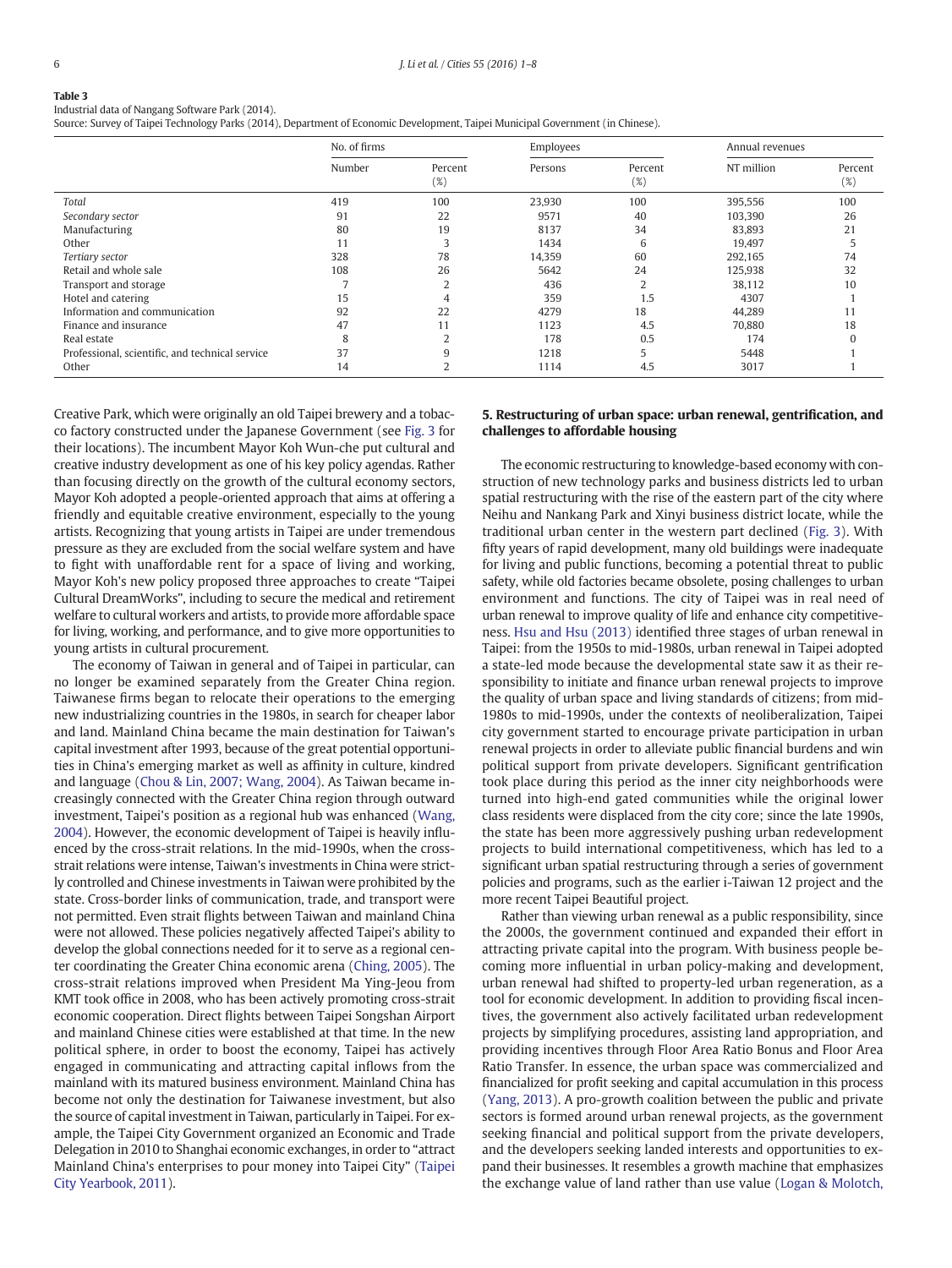<span id="page-6-0"></span>[1987\)](#page-7-0), and thus has propelled intensified gentrification process in Taipei. Under such circumstance, urban renewal led by private sectors only focuses on those areas that can extricate most value from urban space to facilitate speculation in the city center while the majority of dilapidated neighborhoods and buildings left out ([Hsu & Hsu,](#page-7-0) [2013](#page-7-0)). Examining the gentrification process of Yong Kang, Qingtian and Wenzhou neighborhoods, [Jou, Clark, and Chen \(2014\)](#page-7-0) argued that it is an example of revanchist urbanism in Taipei, characterized by speculative rent-seeking, entrepreneurial form of governance, and dystopian/utopian imagery building. Gentrification, while led by developers and facilitated by the government, also propelled by the rising middle class who has a bigger voice in community planning. Yong Kang neighborhood renewal project was one of the earliest and most well known success of participatory planning mobilized by local residents to preserve local trees, park, and street ([Huang,](#page-7-0) [2005](#page-7-0)). However, demand's for social and environmental 'order' and 'cleanliness' among local residents led to the expelling of street vendors and promoted commercial gentrification, turning the neighborhood into high-end consuming space ([Jou et al., 2014](#page-7-0)).

With the large-scale urban renewal and gentrification, affordable housing has been steadily replaced by luxury housing for the rich, and housing prices in Taipei have been escalating due to speculation. By 2014, Taipei had an average home price of TWD 686,000 per ping (US\$6400/ $m<sup>2</sup>$ ), with a home price to income ratio (PIR) of 15.01, ranking first in the world (Global Property Guide, 2015). The housing affordability problem is particularly keen for disadvantaged groups, including low-income and young people. High housing prices have roused public protest against the government. In particular, the recent wave of housing movement called for changing the speculative housing system and advocated for social housing (Chen, 2011).

Unlike the other Asian tigers such as Singapore and Hong Kong that have an extensive public housing program, state interventions in housing have been very limited in Taiwan (Chen, 2011; Chen & Li, 2011). Since the late 1980s, the government has gradually changed their housing intervention from the supply to the demand side, using mortgage subsidies to promote housing consumption rather than directly providing housing construction. Assisting the housing market and promoting homeownership have been the dominant goal of housing policies since the end of 1990s, while little attention was paid to housing for low-income people. By 2010, there were only 3833 public rental housing units in Taipei, accounting for 0.64% of the housing stock for the entire city ([Taipei City Yearbook, 2012\)](#page-7-0). The lack of public rental housing, together with the skyrocketing housing prices, led to a social rented housing movement whereby the Social Housing Promotion Alliance was established in 2010 to push the government to enact major reforms in the housing sector.

As housing affordability came to be a major concern of voters, addressing housing issues soon became an important government agenda and a heated debate in election politics. Public housing policy inevitably became a focal point in the 2014 mayor election. In particular, the policy agenda of newly elected Mayor Koh has been radically different from his predecessors. Criticizing the government's retreating role, Mayor Koh attempted a reorientation towards public-led urban renewal and public housing provision, rather than relying on private sectors. For urban renewal projects, he advocated the role of the government in site selection, public facility provision, and securing equitable benefit distribution. He also proposed an active role of the city government to alleviate the housing affordability problem, with policies to expand the rent subsidies to cover more residents, to build public housing for renting rather than selling, and to act as the principal tenant, renting the 80,000 vacant housing units from private owners, responsible for renovation and management, and leasing them out to the public. In particular, he put forward a bold and inspiring plan to develop 50,000 public rental housing units by the government, on public owned land with no land charges. However, as pointed out by [Hsu and Chang 2013,](#page-7-0) the profit-driven urban renewal policies were triggered by the political competition in the city election and the neoliberalization trend. Under such contexts, the outcome of the new mayor's recent attempt in public-led urban renewal and large-scale public housing projects has yet to be seen.

#### 6. Concluding summaries

Taipei has undergone a dramatic economic, political and urban spatial transformation over the past two decades. Under global and local forces of globalization, neoliberalization and democratization, the authoritarian developmental government gradually transformed to entrepreneurial governance, characterized by prioritizing economic growth, seeking public–private partnerships, and intensified commodification of urban space. The city government played an important part in promoting industrial upgrading to the high-tech and creative economy, through strategy formulation, policy learning, spatial reinvention, as well as expanding cross-strait collaborations with mainland China. In the urban planning and development sphere, the dominant role of the authoritarian oneparty state has given way to the market and society due to increasing democracy, as business and social groups play an expanding role in participating and shaping urban development. However, the entrepreneurial discourse in seeking capital accumulation and competitive edge in the neoliberal milieu led to 'revanchist urbanism' with intensified gentrification and acute problem of housing affordability. Developers are eager to extricate exchange value from urban land development, while the role of local community participation is only limited in battling this trend because it's more difficult for the voice of the most disadvantaged social groups to be heard. However, the most recent urban policy in Taipei under Mayor Koh seems to present a shift from his predecessor as he advocates a more people oriented approach in urban development rather than spatial or economic oriented, and tries to re-engage the government in shouldering major responsibilities rather than relying on private sectors. Nonetheless, under the complex inter-governmental relations and state-market relations that shape the urban politics, the outcome of the new urban policies and strategies remains to be seen.

#### Acknowledgment

The work described in this paper was partially supported by a grant from the Hui Oi-Chow Trust Fund.

#### References

- Chen, Y. L., & Li, W. D. (2011). [Neoliberalism, the developmental state, and housing policy](http://refhub.elsevier.com/S0264-2751(16)30031-2/rf0005) in Taiwan. [Locating neoliberalism in East Asia: Neoliberalizing spaces in developmental](http://refhub.elsevier.com/S0264-2751(16)30031-2/rf0005) states [\(pp. 196](http://refhub.elsevier.com/S0264-2751(16)30031-2/rf0005)–224).
- Chen, Y. -L. (2011). [New prospects for social rental housing in Taiwan: The role of housing](http://refhub.elsevier.com/S0264-2751(16)30031-2/rf0010) [affordability crises and the housing movement.](http://refhub.elsevier.com/S0264-2751(16)30031-2/rf0010) International Journal of Housing Policy, 11[\(3\), 305](http://refhub.elsevier.com/S0264-2751(16)30031-2/rf0010)–318.
- Ching, C. -H. (2005). [The development of economic structure: Producer services and](http://refhub.elsevier.com/S0264-2751(16)30031-2/rf0015) growth restraints. [Globalizing Taipei: The political economy of spatial development](http://refhub.elsevier.com/S0264-2751(16)30031-2/rf0015) [\(pp. 35\).](http://refhub.elsevier.com/S0264-2751(16)30031-2/rf0015)
- Chou, T. L., & Lin, Y. C. (2007). [Industrial park development across the Taiwan Strait.](http://refhub.elsevier.com/S0264-2751(16)30031-2/rf0020) Urban Studies, 44[\(8\), 1405](http://refhub.elsevier.com/S0264-2751(16)30031-2/rf0020)–1425.
- Chou, T. -L. (2005). [The transformation of spatial structure: from a monocentric to a poly](http://refhub.elsevier.com/S0264-2751(16)30031-2/rf0025)centric city. [Globalizing Taipei: The political economy of spatial development](http://refhub.elsevier.com/S0264-2751(16)30031-2/rf0025) [\(pp. 55](http://refhub.elsevier.com/S0264-2751(16)30031-2/rf0025)–77).<br>Global Property Guide (2015).
- (Retrieved July 30, 2015, from) [http://www.](http://www.globalpropertyguide.com/Asia/Taiwan) [globalpropertyguide.com/Asia/Taiwan](http://www.globalpropertyguide.com/Asia/Taiwan)
- Hall, T., & Hubbard, P. (1998). [The entrepreneurial city: Geographies of politics, regime, and](http://refhub.elsevier.com/S0264-2751(16)30031-2/rf0035) representation. [John Wiley & Sons.](http://refhub.elsevier.com/S0264-2751(16)30031-2/rf0035)
- Harvey, D. (1989). [From managerialism to entrepreneurialism: The transformation in urban](http://refhub.elsevier.com/S0264-2751(16)30031-2/rf0040) governance in late capitalism. Geografi[ska Annaler. Series B. Human Geography](http://refhub.elsevier.com/S0264-2751(16)30031-2/rf0040). [\(pp. 3](http://refhub.elsevier.com/S0264-2751(16)30031-2/rf0040)–17).
- Hsiao, H. -H. M., & Liu, H. -J. (2004). [Collective action toward a sustainable city: Citizens'](http://refhub.elsevier.com/S0264-2751(16)30031-2/rf0045) [movements and environmental politics in Taipei.](http://refhub.elsevier.com/S0264-2751(16)30031-2/rf0045) The sustainable urban development reader [\(pp. 259](http://refhub.elsevier.com/S0264-2751(16)30031-2/rf0045)–274).
- Hsinchu Science Park (2015). (Retrieved July 30, 2015, from) [http://www.sipa.gov.](http://www.sipa.gov.tw/home.jsp?serno=amp;mserno=amp;menudata=hineseMenu&contlinkontent/introduction_1.jsp) [tw/home.jsp?serno=201001210038&mserno=201001210037&menudata=](http://www.sipa.gov.tw/home.jsp?serno=amp;mserno=amp;menudata=hineseMenu&contlinkontent/introduction_1.jsp) [ChineseMenu&contlink=content/introduction\\_1.jsp](http://www.sipa.gov.tw/home.jsp?serno=amp;mserno=amp;menudata=hineseMenu&contlinkontent/introduction_1.jsp)
- Hsu, J. Y. (2011). [State transformation and regional development in Taiwan: From](http://refhub.elsevier.com/S0264-2751(16)30031-2/rf0055) [developmentalist strategy to populist Subsidy.](http://refhub.elsevier.com/S0264-2751(16)30031-2/rf0055) International Journal of Urban and [Regional Research](http://refhub.elsevier.com/S0264-2751(16)30031-2/rf0055), 35(3), 600–619.